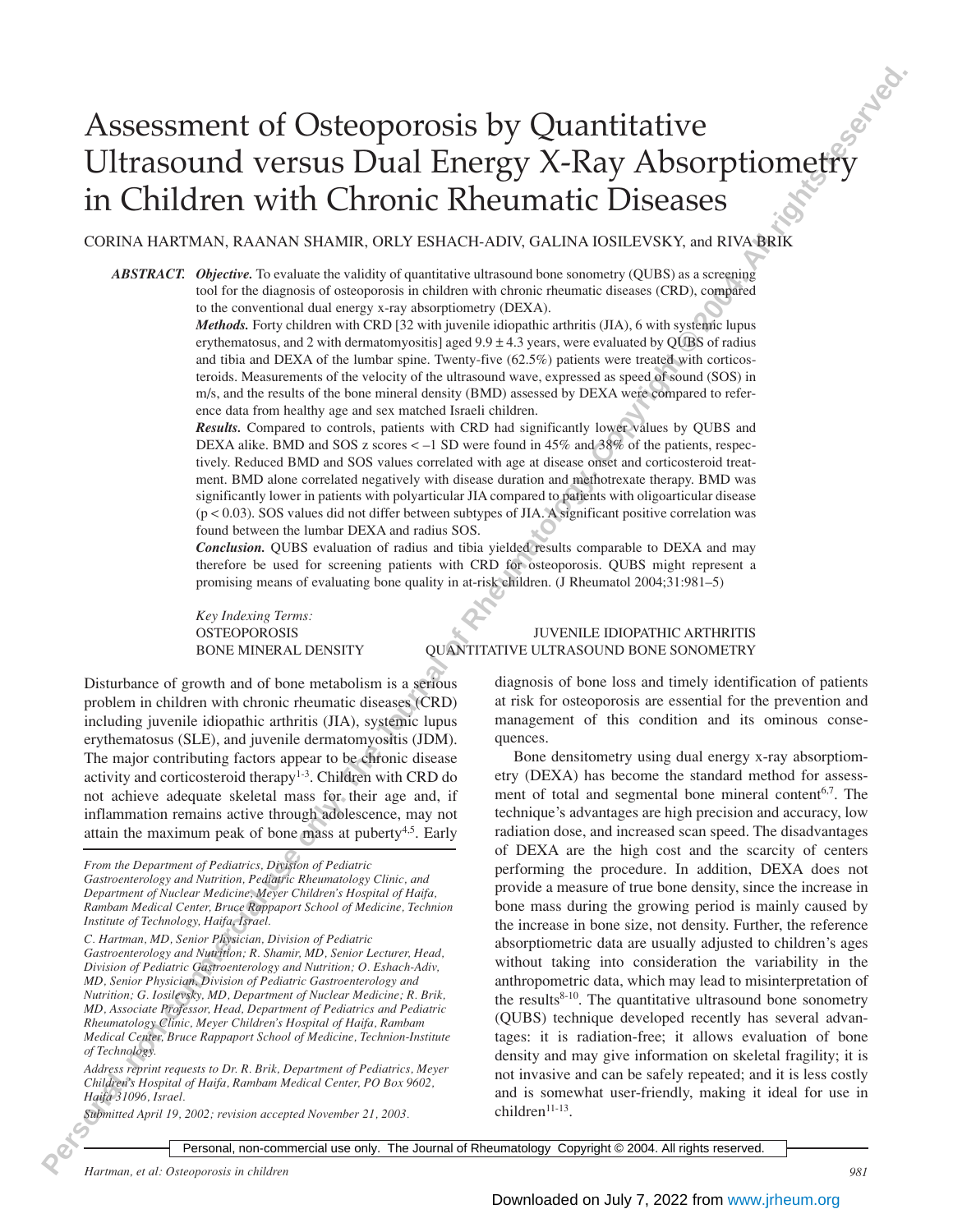We assessed the validity of QUBS measurements in the radius and tibia bones as a screening tool for osteoporosis, in comparison to DEXA testing, in a group of patients with CRD.

# **MATERIALS AND METHODS**

The study was approved by the Ethics Committee of Rambam Medical Center and informed consent was obtained from children's parents and guardians. Forty children diagnosed with CRD were recruited from the Pediatric Rheumatology Clinic, Rambam Medical Center, between October 2000 and October 2001. Thirty-two children had JIA diagnosed according to the revised International League of Associations for Rheumatology classification criteria<sup>14</sup>. Six children had SLE and 2 had JDM diagnosed according to the criteria published by the The Arthritis Foundation<sup>15</sup>. Thirty-one patients had chronic arthritis and 9 had systemic diseases without arthritis. All children were measured for height, weight, and body mass index (BMI) calculated by standard methods<sup>16</sup>. Pubertal staging was performed using the criteria of Tanner and Whitehouse<sup>17</sup>. Disease activity was assessed by a pediatric rheumatologist (RB) using the Pediatric Total Joint Assessment, Health Assessment Questionnaire for children, and Global Assessment of Disease Activity Scale for children with JIA18. Criteria for disease activity in SLE and JDM were the ones used in adults. Patients were also questioned for physical activity and nutrition habits.

Bone assessment was performed by the 2 methods on the same day, as follows.

*Bone mineral density.* BMD of the lumbar spine was measured by dual energy x-ray absorptiometry (DEXA) with a commercial DPX instrument (Lunar, Madison, WI, USA). The results of the second, third, and fourth lumbar vertebrae bone mineral content (BMC; g) divided by the projected area of these vertebrae  $(cm<sup>2</sup>)$  represented BMD  $(g/cm<sup>2</sup>)$ . The results were compared to age and sex matched controls from the database at our Nuclear Medicine Institute, which has BMD measurements of more than 300 healthy Israeli children who represented the reference population for the examination. The World Health Organization has set the diagnostic criteria for osteopenia and osteoporosis in postmenopausal women only, as a T score at the spinal site between –1 SD and –2.5 SD, and more than –2.5 SD, respectively. Criteria for the diagnosis of osteoporosis in children or other populations or with other diagnosis methods have not been established.

We avoided for which propagation of consistency in the Hall result of Rheumatology. The Hall result is a commercial use of Rheumatology. The Hall result is a commercial use of Rheumatology. The Hall result is a computer o *Quantitative ultrasound bone sonometry.* Measurements of the velocity of the ultrasound (US) wave, expressed as speed of sound (SOS) in m/s, were done using the Omnisense 7000S ultrasound bone sonometer device (Sunlight Ltd., Tel-Aviv, Israel) at 2 skeletal sites: distal third of radius and mid-shaft of tibia. The nondominant side was uniformly used for examinations, left usually, unless a history of fracture was present. The same operator performed all the examinations. Each value recorded was the mean of 3 consecutive determinations. Z scores (difference between the patient's value and the age-specific mean value divided by the reference group standard deviation) were calculated for each patient. The reference for the QUBS parameters was provided by the Sunlight Company, which has a large database based on more than 2000 examinations in healthy Israeli adults and children. Eighty age and sex matched children (2 for each patient) from this database were used as reference controls for our patients. Osteopenia was arbitrarily defined when the SOS Z scores were between –1 and –2.5 SD of control; and for osteoporosis when measured values were  $<-2.5$  SD.

*Statistical analysis.* SPSS for Windows (SPSS, Chicago, IL, USA) was used for statistical tests. Bone SOS values of patients and controls were compared using the 2 tailed unpaired Student t test. The 2 tailed paired Student t test was used to compare within-group data. Pearson correlations were used to compare sets of paired data. The correlation of BMD/SOS with age at onset, disease duration, disease activity, and steroid or methotrexate (MTX) use was determined by linear regression analysis. Data are expressed as mean ± SD. A p value < 0.05 was considered statistically significant.

### **RESULTS**

*Patients.* The study group included 27 girls and 13 boys with a mean age of  $9.9 \pm 4.3$  years (range 4–18 yrs) and mean disease duration of  $4.6 \pm 3.9$  years (range 0.5–15 yrs). Thirty-one children had chronic arthritis and 9 had systemic disease manifestations without chronic arthritis (5 SLE, 2 JDM, 2 systemic JIA). Of the 32 JIA patients, 21 had oligoarticular JIA (18 persistent, 3 extended), 6 polyarticular JIA, and 5 systemic JIA.

The mean weight, height, and BMI expressed as standard deviation scores were  $-1.5 \pm 1.5$  (range  $-4.1$  to  $+2.8$ ),  $-1.2$  $\pm$  1.9 (range –6.2 to +2.1), and  $\pm$ 0.3  $\pm$  1.5 (range –1.9 to +2.6), respectively. Twenty-five patients were taking corticosteroids (prednisone), with dosages that ranged from 0.5 to 1.5 mg/kg/day, for a period of at least 3 months. Fifteen patients were taking low dose MTX (10–15 mg/m<sup>2</sup>/week).

Twenty-seven children (67.5%) had active disease at the time of the study and 33 were prepubertal (82.5%). A history of fracture was elicited in 5 (12.5%) children (all wrist fractures), all diagnosed with oligoarticular JIA.

Thirty-eight children with CRD underwent DEXA examinations and 39 had QUBS measurements. DEXA examinations were not performed in 2 children because they were too young (4 years old) and because of the absence of reference data. QUBS was technically unfeasible in one child because of overweight and thick subcutaneous tissue (BMI  $+2.6$  SD score).

The results of QUBS and DEXA examinations in patients (as a group and by disease subtype) and in controls are shown in Table 1. DEXA examinations were performed only in patients with CRD. BMD and SOS Z scores < –1 SD were found in 45% and 38% of the patients, respectively. Overall, as a group, patients with CRD had radial/tibial SOS values and Z scores lower than controls ( $p = 0.04$  and  $p = 0.003$ ).

There were no statistically significant differences in SOS values or Z scores between children with CRD with various diagnoses.

*Correlation of DEXA and US with patients' and disease characteristics.* Lower scores of DEXA and radius/tibia SOS values correlated positively with age at disease onset (r  $= 0.634$ ,  $p < 0.001$ ,  $r = 0.630$ ,  $p < 0.001$ ,  $r = 0.440$ ,  $p < 0.004$ , respectively) and with glucocorticoid treatment ( $p < 0.005$ , p < 0.04 only with tibia). Only DEXA correlated negatively with disease duration ( $r = -0.375$ ,  $p < 0.02$ ) and MTX therapy ( $p < 0.04$ ).

When the results from children with pauciarticular JIA were compared to children with polyarticular disease, spine BMD was significantly lower in the latter group ( $p = 0.03$ ), whereas SOS determinations did not differ between disease subtypes.

*Correlation of DEXA and US with anthropometric data.* Of note, in all children there was a significant correlation between DEXA and anthropometric characteristics, that is, weight (r = 0.675,  $p < 0.0001$ ) and BMI (r = 0.499,  $p =$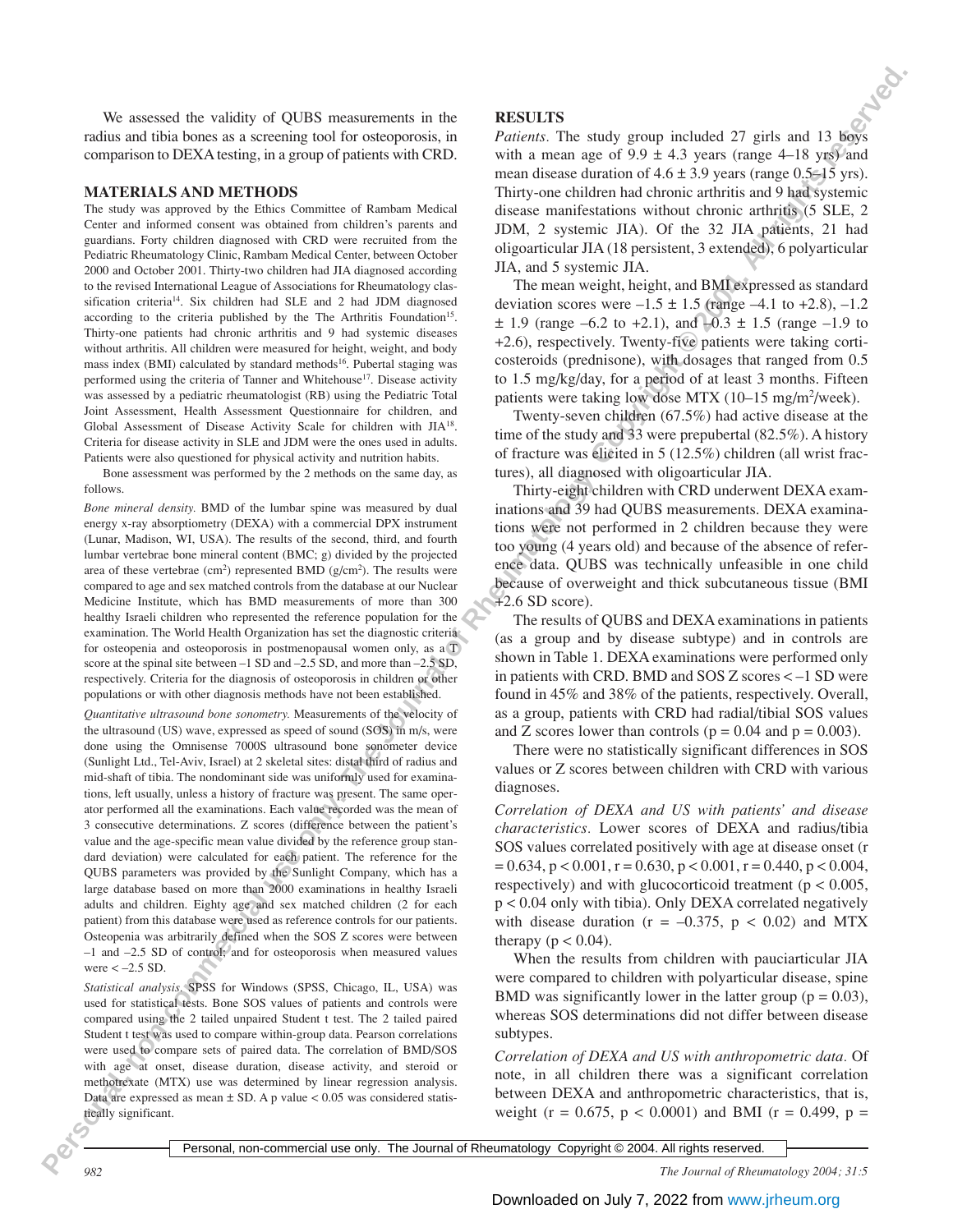*Table 1.* US bone sonometry and DEXA results in patients and controls.

|                     | Pauciarticular JIA,<br>$n = 21$ | Polyarticular JIA,<br>$5/6$ RF neg, $1/6$ RF pos,<br>$n = 6$ | Systemic JIA,<br>$n = 5$ | Other CRD,<br>$n = 6$ | All Patients with CRD,<br>$n = 40$ | Controls.<br>$n = 64$       |
|---------------------|---------------------------------|--------------------------------------------------------------|--------------------------|-----------------------|------------------------------------|-----------------------------|
| US bone sonometry   |                                 |                                                              |                          |                       |                                    |                             |
| Radius: SOS, m/s    | $3703 \pm 160$                  | $3733 \pm 142$                                               | $3832 \pm 77$            | $3819 \pm 118$        | $3740 \pm 150$                     | $3788 \pm 129$ *            |
| Z score             | $-0.7 \pm 1$                    | $-1 \pm 0.7$                                                 | $0.4 \pm 0.9$            | $-0.4 \pm 0.7$        | $-0.6 \pm 0.9$                     | $-0.05 \pm 1**$             |
| Tibia: SOS, m/s     | $3631 \pm 142$                  | $3684 \pm 115$                                               | $3684 \pm 56$            | $3742 \pm 112$        | $3664 \pm 130$                     | $3706 \pm 118$ <sup>*</sup> |
| Z score             | $-0.3 \pm 0.8$                  | $-0.5 \pm 0.7$                                               | $0 \pm 0.3$              | $-0.3 \pm 1.4$        | $-0.3 \pm 0.9$                     | $0.2 \pm 1**$               |
| <b>DEXA</b>         |                                 |                                                              |                          |                       |                                    |                             |
| Spine BMD, $g/cm^2$ | $0.7 \pm 0.3$                   | $0.7 \pm 0.2$                                                | $0.7 \pm 0$              | $0.9 \pm 0.1$         | $0.7 \pm 0.2$                      |                             |
| Z score             | $-0.7 \pm 2$                    | $-2 \pm 1.8$ ***                                             | $-0.6 \pm 1.5$           | $-0.5 \pm 0.8$        | $-1 \pm 1.8$                       |                             |

All data are expressed as mean  $\pm$  SD. \* p = 0.04; \*\* p = 0.003, compared to children with CRD; \*\*\* p = 0.03, compared to all other children with CRD.

0.002), with height showing the greatest correlation  $(r =$ 0.740, p < 0.0001). Radius SOS Z scores were weakly correlated with height ( $r = 0.47$ ,  $p = 0.043$ ) and BMI ( $r = 0.343$ ,  $p = 0.043$ ) but not with weight, whereas tibia SOS Z scores were not correlated with any of the anthropometric data.

*Correlation of US with DEXA.* A significant correlation was found between BMD at the lumbar spine and SOS at the radius ( $r = 0.54$ ,  $p < 0.001$ ; Figure 1), but not at tibia ( $r =$ 0.26,  $p < 0.12$ ).

#### **DISCUSSION**

Children with JIA are at high risk of developing localized juxtaarticular and generalized osteoporosis. Prolonged steroid treatment and chronic disease activity appear to be the main factors responsible for the development of osteoporosis. However, many studies have described that inadequate bone mineralization is almost universal in children with JIA, even if they are not taking glucocortico-



*Figure 1.* Correlation between lumbar spine BMD (Z Spine) and radius SOS ( $Z \, R$ ), both expressed as  $Z$  scores in children with CRD ( $n = 36$ );  $r =$  $0.54$ ,  $p < 0.001$ .

steroids<sup>4,5,19</sup>. The problem is aggravated by poor nutrition, medical treatments, and lack of physical activity. Early recognition of bone undermineralization would be important for prevention of the osteoporotic process. To this end, BMD should be assessed at the onset of CRD and during its course.

**Personal of Eq. (2004. Personal of Reserved Stress Foundation**  $\frac{1}{2}$  **Personal of Reserved. Personal of Reserved. Personal of Reserved. Personal of Reserved. Personal of Reserved. Personal of Reserved.** DEXA is presently the standard method for assessing BMD. The technique provides an apparent areal density (BMD) calculated as bone mineral content/bone area and expresses density as g/cm<sup>2</sup>, therefore the standard DEXA technique measures not true bone mineral density  $(g/cm<sup>3</sup>)$ , but rather areal density  $(g/cm<sup>2</sup>)$ . This disadvantage is especially significant for growing children with chronic disorders associated with growth retardation; when comparing 2 bones of different size but with the same mineral content, the larger will show artificially higher BMD than the smaller one. To overcome this problem anthropometric-based prediction models for whole-body BMC have been proposed and are being validated in children $8-10$ . Although DEXA has been used extensively for bone measurements in adults, there are only a limited number of studies in children. In most of these studies, including ours, the results of the patient groups are compared to controls of the same age, but not necessarily to children of the same size, which may lead to overdiagnosis of osteopenia, especially in children with chronic diseases, who tend to be smaller than their healthy counterparts<sup>20,21</sup>. While variations in size constitute a major drawback in the use and interpretation of DEXA in the pediatric age group, in this study, QUBS appeared to be less dependent on anthropometric parameters. These findings are in accord with those of other investigators $22$ .

Recently, QUBS technique has evolved as a surrogate measure of bone fragility that reflects structural properties of bone11-13. This technique uses the capacity of the US wave to provide information about the medium through which it is being propagated. Bone tissue can induce 2 types of alterations in the US waves, that is, change the velocity of the wave (speed of sound) or reduce the amount of energy transmitted and attenuate the wave (ultrasound attenuation). The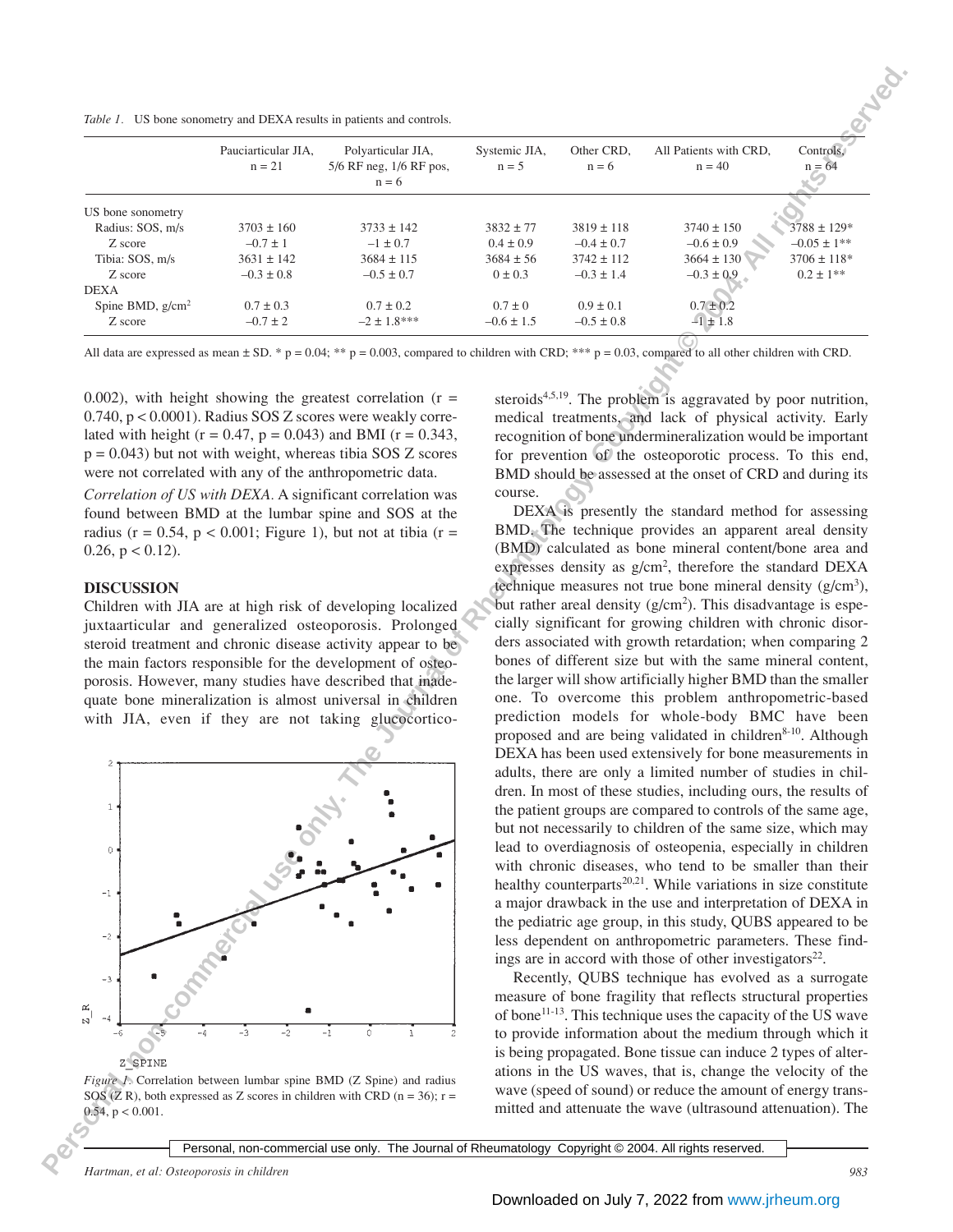most investigated US parameters are speed of sound (SOS) (or ultrasound velocity) and broadband US attenuation (BUA) as alternatives to BMD. Statements concerning the correlation between US and BMD measurements at different skeletal sites are disputable because of the differences in the ratio of trabecular to cortical bone at different sites<sup>23</sup>. Using devices similar to the Omnisense bone sonometer, several studies have compared tibial and multisite SOS to lumbar, hip, or total body BMD as assessed by DEXA in healthy and disease affected adult populations<sup>24,25</sup>. In addition, other studies showed a significant correlation between DEXA and tibial SOS in both healthy control children and those with arthritis $25-30$ .

JIA is a complex disorder; osteopenia in JIA is multifactorial and each factor involved in its etiology affects differently axial/appendicular skeleton, trabecular or cortical bone, and bone formation or resorption in different disease stages. Appendicular skeleton is affected earlier and more severely in JIA, related to the periarticular bone loss. In addition, metabolic studies have shown that in JIA bone formation is more affected than bone resorption and this affects the appendicular skeleton more than the axial<sup>5</sup>. In contrast, glucocorticoid use is associated with significant bone loss, especially at axial sites; therefore comparing appendicular (radius, tibia) to the axial skeleton (lumbar spine) does not look so wrong, at least in patients treated with steroids. In any case, we examined the role of radius and tibia QUBS as a screening tool and did not intend to extrapolate any of our findings to the spinal site.

**Personal of the Source Commercial Use of the Source Commercial Use of the Use of the Source Commercial Use of the Source Commercial Use of the Source Commercial Use of the Source Commercial Use of the Source Commercial U** The results we obtained with both techniques were consistent with data from the literature showing a reduced BMD in patients with  $CRD<sup>27</sup>$ . On both techniques our patients showed a positive correlation of the reduced bone parameters, i.e., BMD and SOS, with early age at onset and with corticosteroid treatment. In addition, children with polyarticular course of JIA had significantly lower measurements of spine BMD than children with oligoarticular JIA, similar to findings in other studies<sup>3,18,28</sup>. In contrast to others, we were unable to determine a correlation between disease activity and osteoporosis, probably because of the study design. Cross-sectional studies are not a suitable design to assess the effect of disease activity on bone mass. Bone status evaluated in cross-sectional studies reflects the "outcome" of genetic and environmental factors including years of disease activity, medication effects, functional capacity, diet, and more. Active disease in the past may leave permanent marks on children's skeletons even after the disease has become quiescent. Longitudinal studies of BMD or assessment of biochemical indices are more sensitive in detection of the influence of disease activity on bone5,29,30.

On the other hand, we detected a negative effect of low dose MTX treatment on bone density only with DEXA studies. The question whether low dose MTX affects bone

metabolism remains open. A recent study psoriatic/rheumatoid arthritis in adult patients failed to show a deleterious effect of MTX treatment on axial bone mass<sup>31</sup>. However, many of their subjects were postmenopausal women, while our group consisted of young children. The number of patients in our group who were treated with MTX was too small to draw conclusions, and further studies are needed to resolve this question.

There are several limitations to our study. We had a limited number of heterogeneous patients, and few had abnormalities of bone quality assessed as BMD by DEXA or SOS by ultrasound; larger studies are needed to strengthen our findings and conclusions. Additionally, we use arbitrarily defined set-points for the definition of osteoporosis and osteopenia by QUBS, although the validity of these criteria is not yet established.

We conclude that the quantitative ultrasound bone sonometry technique for detecting osteoporosis in peripheral bones is less dependent on body size of children, and gives results that are in great part comparable to those of lumbar DEXA. QUBS seems to be a valid and inexpensive method for screening of patients with pediatric CRD. Because ultrasound is noninvasive, is safely repeated, and does not expose patients to radiation, QUBS is a promising means of evaluating bone quality in at-risk children.

# **ACKNOWLEDGMENT**

We thank Prof. Moshe Berant for kindly reviewing this manuscript; Ada Tamir, DSc, for performing the statistical analysis of data; and Gili Demayo and Larisa Bologonay, Sunlight Ltd., for their assistance in this study.

### **REFERENCES**

- 1. Woo PM. Growth retardation and osteoporosis in juvenile chronic arthritis. Clin Exp Rheumatol 1994;12 Suppl 10:S87-90.
- 2. Bardare M, Bianchi ML, Furia M, Gandolini GG, Cohen E, Montesano A. Bone mineral metabolism in juvenile chronic arthritis: the influence of steroids. Clin Exp Rheumatol 1991;9 Suppl 6:29-31.
- 3. Laan RF, Buijs WC, Verbeek AL, et al. Bone mineral density in patients with recent onset rheumatoid arthritis: influence of disease activity and functional capacity. Ann Rheum Dis 1993;52:21-6.
- 4. Cassidy JT, Hillman LS. Abnormalities in skeletal growth in children with juvenile rheumatoid arthritis. Rheum Dis Clin North Am 1997;23:499-522.
- 5. Pepmueller PH, Cassidy JT, Allen SH, Hillman LS. Bone mineralization and bone mineral metabolism in children with juvenile rheumatoid arthritis. Arthritis Rheum 1996;39:746-57.
- 6. Front D, Israel O, Jerushalmi J, et al. Quantitative bone scintigraphy using SPECT. J Nucl Med 1989;30:240-5.
- 7. Kotaniemi A, Savolainen A, Kautiainen H, Kroger H. Estimation of central osteopenia in children with chronic polyarthritis treated with glucocorticosteroids. Pediatrics 1993;91:1127-30.
- 8. Prentice A, Parsons TJ, Cole TJ. Uncritical use of bone mineral density in absorptiometry may lead to size-related artifacts in the identification of bone mineral determinants. Am J Clin Nutr 1994;60:837-42.
- Compston JE. Bone density: BMC, BMD, or corrected BMD? Bone 1995;16:5-7.
- 10. Nelson DA, Koo WW. Interpretation of absorptiometric bone mass